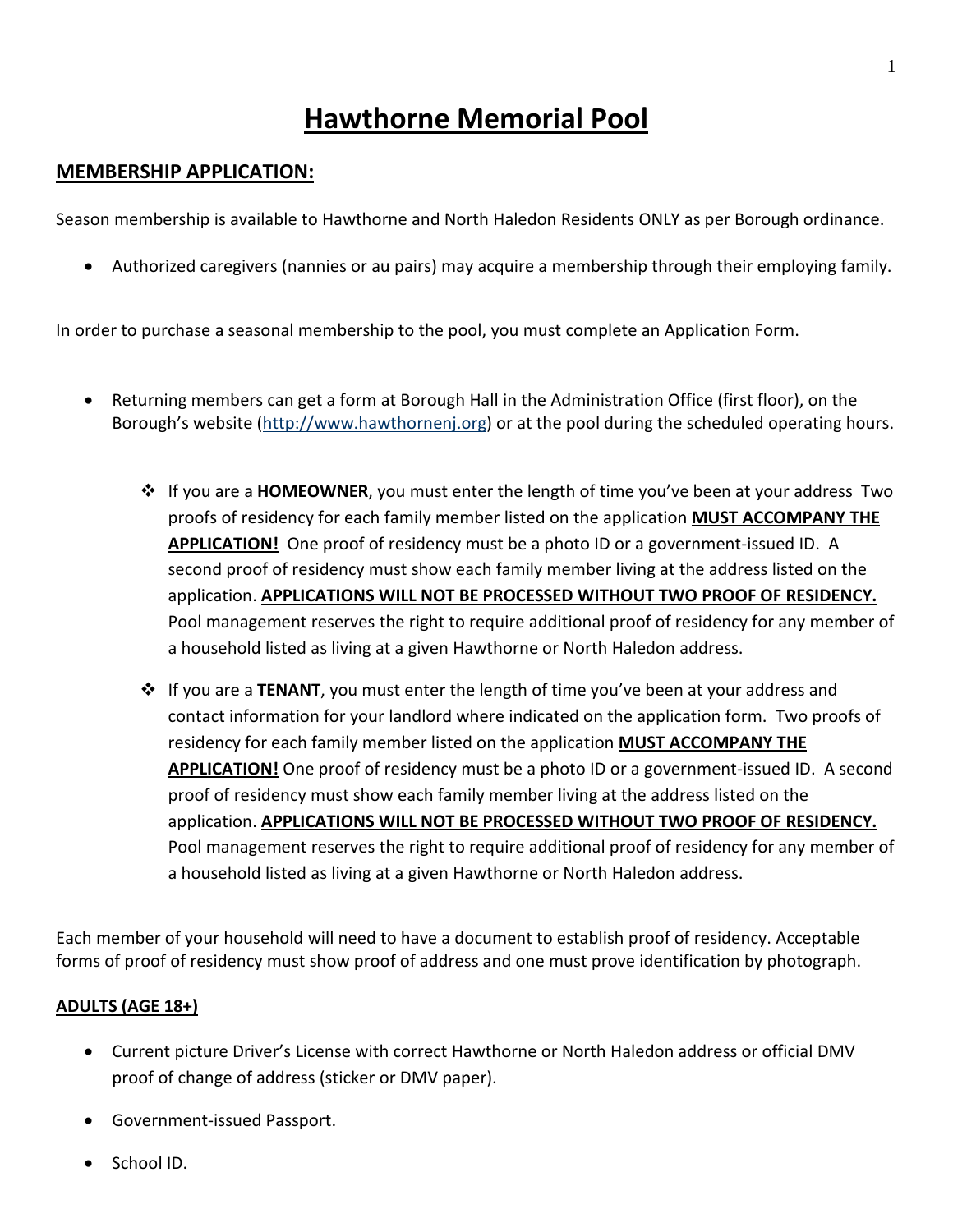- Town-issued library card.
- Copy of current lease or rental agreement or letter of affidavit from landlord (homeowner).
- Current (within past two months) utility company bill (PSE&G, cable/satellite, telephone etc.), credit card bill or bank statement with your name and address printed on the bill/statement.

#### **MINORS (AGES 3-17)**

- Proof of Parental Residency and Proof of Parental/Guardian Relationship.
- Current lease or rental agreement with number of adults and children listed or an affidavit of residence from the landlord.
- Government-issued Passport.
- Student ID card or most recent report card or parent portal access showing attendance of Hawthorne or North Haledon school.
- Other official document listing child's name and Hawthorne or North Haledon address.
- Doctor Immunization Record
- Birth Certificate
- Social Security Card
- Town-issued library card.

## **DAY PASSES/GUEST PASSES:**

- Day passes are available for purchase by **Hawthorne or North Haledon residents only!**
- Day passes can only be purchased on the day of intended swimming.
- In order to purchase a one-day pass, Hawthorne or North Haledon residents will be required to show proof of residency and identification
	- o *Each time a day pass is purchased proof of residency must be shown! (i.e., Driver's License and Utility bill.*
- Hawthorne and North Haledon residents can only purchase a *one-day pass per resident*. **Residents purchasing a day-pass cannot bring guests, and a wristband must be worn at all times.**
- Season member badge holders may purchase only *one guest pass per badge holder.*
	- o When purchasing guest passes, you must accompany and stay with your guests while at the pool at all times.